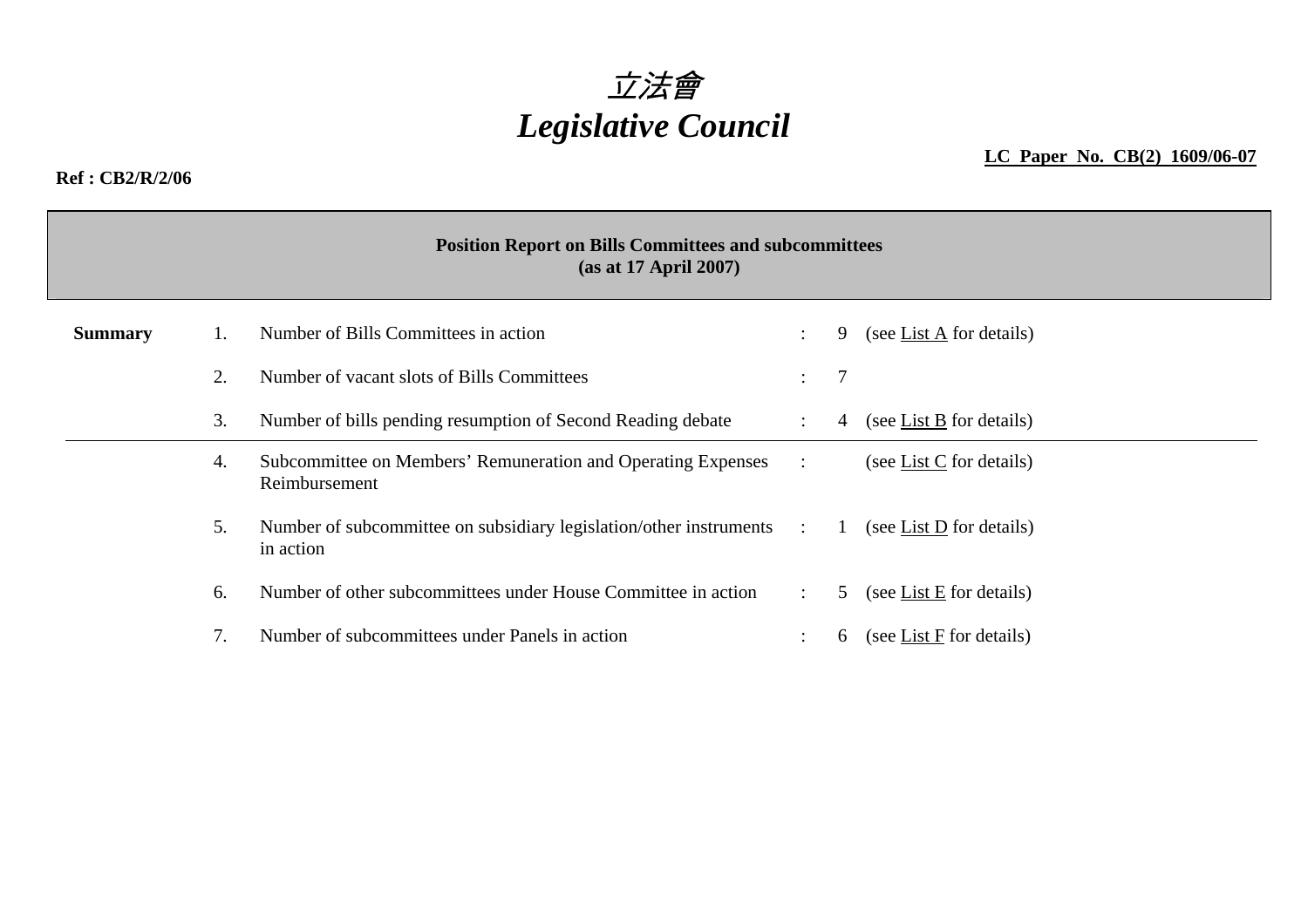| <b>List A : Bills Committees in action</b>                                                                                                                          |                                                                              |                                                                                                            |                                                                                                                                                                                                                                                                                                                            |                                                                            |                                                                      |                                                                                   |  |  |
|---------------------------------------------------------------------------------------------------------------------------------------------------------------------|------------------------------------------------------------------------------|------------------------------------------------------------------------------------------------------------|----------------------------------------------------------------------------------------------------------------------------------------------------------------------------------------------------------------------------------------------------------------------------------------------------------------------------|----------------------------------------------------------------------------|----------------------------------------------------------------------|-----------------------------------------------------------------------------------|--|--|
| Name of Bills Committee<br>Clerk<br><b>Bills Committee on</b><br>1.<br>Copyright (Amendment)<br><b>Bill 2006</b><br>- Miss Polly YEUNG<br>CCS(1)5<br>Tel: 2869 9246 | Date of<br>introduction<br>of Bill into<br>Legislative<br>Council<br>29.3.06 | Date of formation of Bills<br>Committee<br>Chairman/Deputy<br>Chairman<br>31.3.06<br>Hon SIN Chung-kai, JP | Date and<br>number of<br>meetings<br>held<br>23<br>7.4.06<br>25.4.06<br>8.5.06<br>$(2$ sessions)<br>12.5.06<br>23.5.06<br>8.6.06<br>19.6.06<br>6.7.06<br>19.7.06<br>21.9.06<br>4.10.06<br>23.10.06<br>20.11.06<br>1.12.06<br>15.12.06<br>4.1.07<br>11.1.07<br>18.1.07<br>25.1.07<br>12.2.07<br>1.3.07<br>15.3.07<br>3.4.07 | Date to<br>report to<br>House<br>Committee<br>7.7.06<br>(Verbal<br>report) | Expected<br>date for<br>resumption<br>of Second<br>Reading<br>debate | Remarks<br>Next meeting to be held on 30.4.07 to<br>meet with the Administration. |  |  |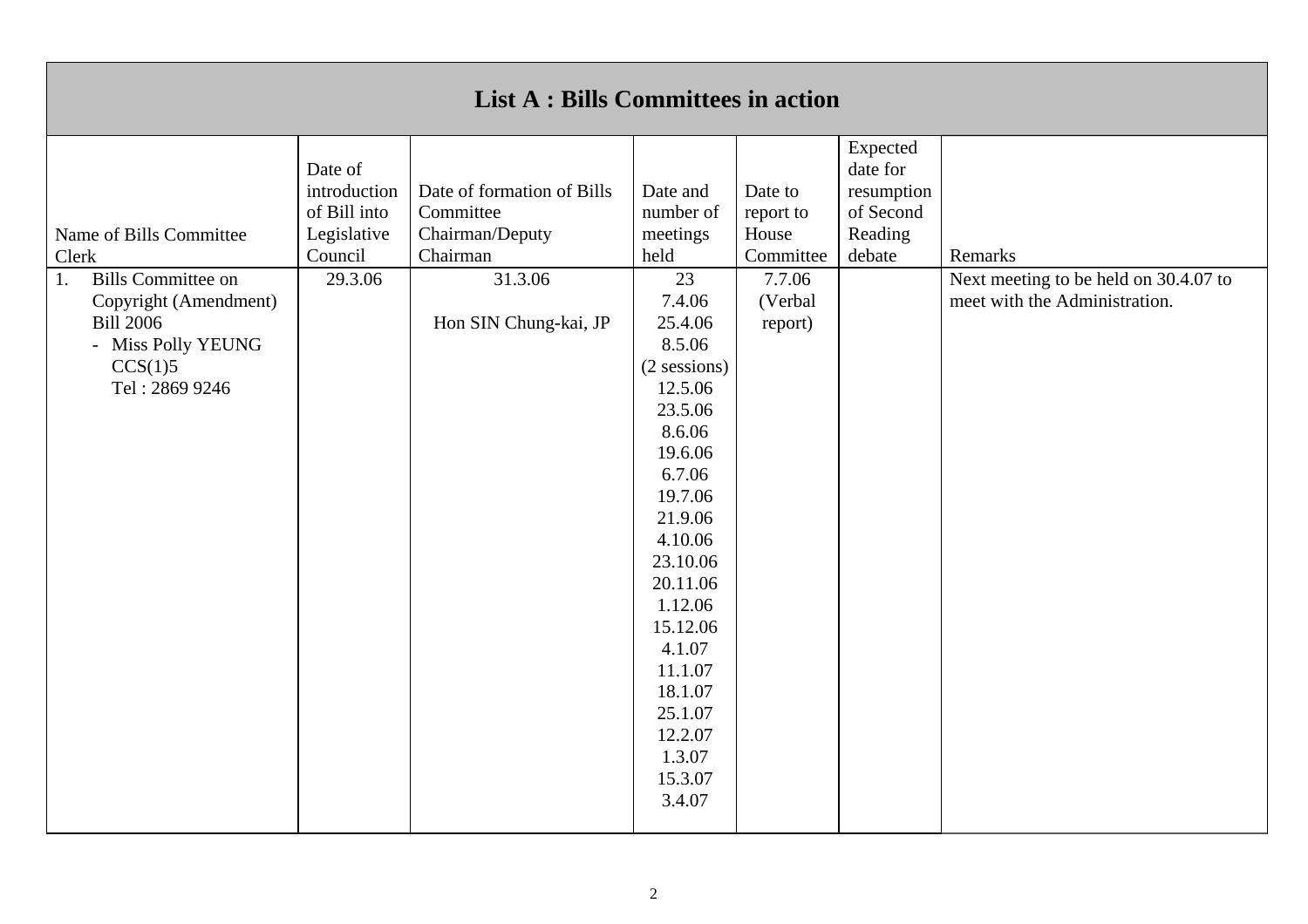| Name of Bills Committee<br>Clerk<br>2.<br><b>Bills Committee on</b><br><b>Hazardous Chemicals</b><br><b>Control Bill</b><br>- Miss Becky YU<br>CCS(1)1<br>Tel: 2869 9213 | Date of<br>introduction<br>of Bill into<br>Legislative<br>Council<br>24.5.06 | Date of formation of Bills<br>Committee<br>Chairman/Deputy<br>Chairman<br>26.5.06<br>Hon CHOY So-yuk, JP         | Date and<br>number of<br>meetings<br>held<br>$\overline{7}$<br>28.6.06<br>20.11.06<br>6.12.06<br>12.1.07<br>29.1.07<br>15.3.07<br>13.4.07                                                                                                 | Date to<br>report to<br>House<br>Committee<br>6.10.06<br>(Verbal<br>report) | Expected<br>date for<br>resumption<br>of Second<br>Reading<br>debate | Remarks<br>Next meeting to be held on 10.5.07 to<br>meet with the Administration. |
|--------------------------------------------------------------------------------------------------------------------------------------------------------------------------|------------------------------------------------------------------------------|------------------------------------------------------------------------------------------------------------------|-------------------------------------------------------------------------------------------------------------------------------------------------------------------------------------------------------------------------------------------|-----------------------------------------------------------------------------|----------------------------------------------------------------------|-----------------------------------------------------------------------------------|
| <b>Bills Committee on Rail</b><br>3.<br>Merger Bill<br>- Mr Andy LAU<br>CCS(1)2<br>Tel: 2869 9577                                                                        | 5.7.06                                                                       | 7.7.06<br>Hon Miriam LAU Kin-yee,<br>GBS, JP<br>(Chairman)<br>Hon TAM Yiu-chung,<br>GBS, JP<br>(Deputy Chairman) | 24<br>27.7.06<br>20.9.06<br>5.10.06<br>24.10.06<br>28.10.06<br>$(2$ sessions)<br>2.11.06<br>14.11.06<br>24.11.06<br>30.11.06<br>12.12.06<br>19.12.06<br>9.1.07<br>16.1.07<br>23.1.07<br>29.1.07<br>6.2.07<br>13.2.07<br>27.2.07<br>6.3.07 | 20.10.06<br>(Verbal<br>report)                                              |                                                                      | Next meeting to be held on 24.4.07 to<br>meet with the Administration.            |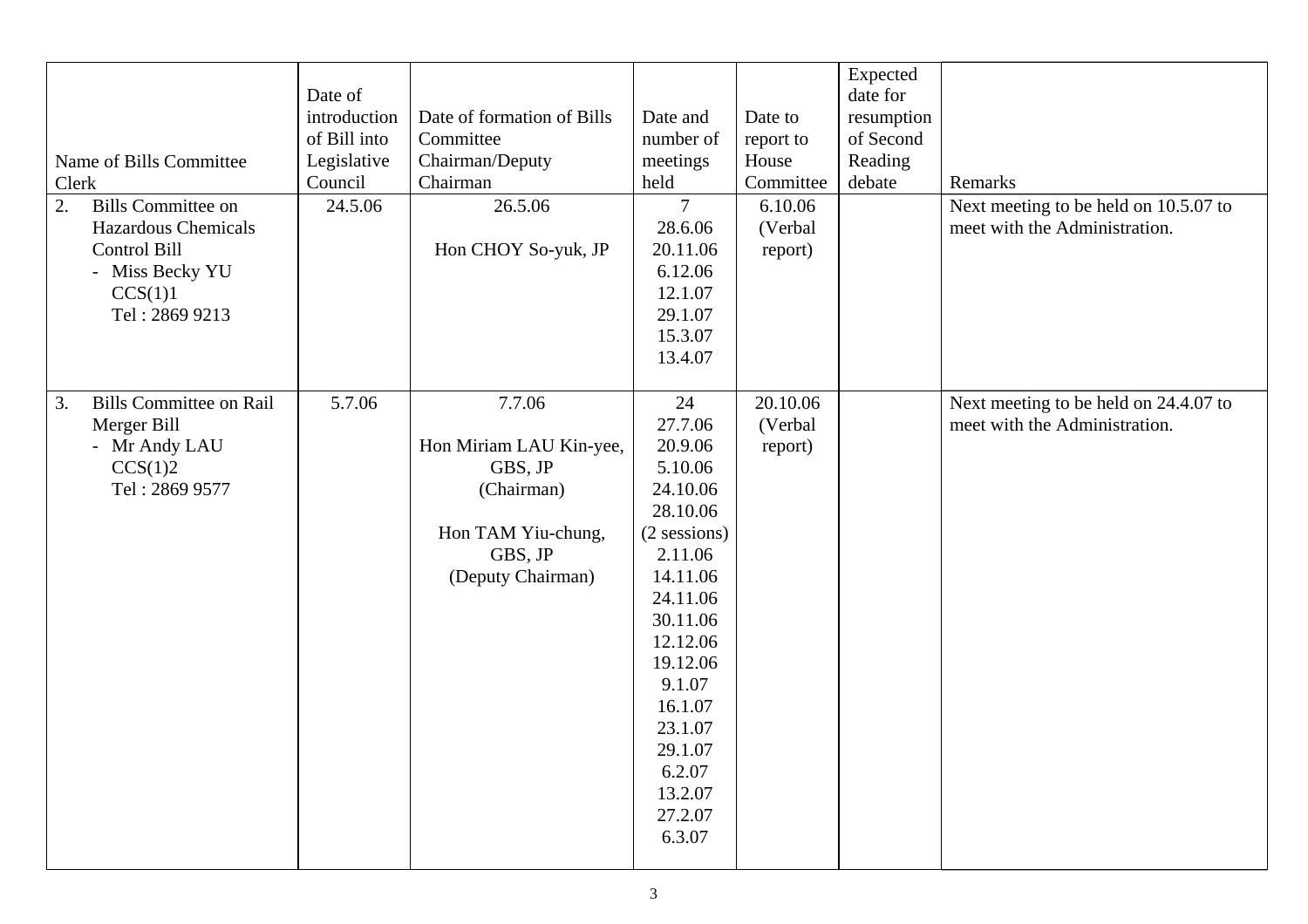| Name of Bills Committee<br>Clerk<br>3.<br><b>Bills Committee on Rail</b><br>Merger Bill<br>- Mr Andy LAU<br>CCS(1)2<br>Tel: 2869 9577<br>(Continued from previous<br>page) | Date of<br>introduction<br>of Bill into<br>Legislative<br>Council | Date of formation of Bills<br>Committee<br>Chairman/Deputy<br>Chairman | Date and<br>number of<br>meetings<br>held<br>13.3.07<br>16.3.07<br>30.3.07<br>16.4.07<br>17.4.07                                                                             | Date to<br>report to<br>House<br>Committee | Expected<br>date for<br>resumption<br>of Second<br>Reading<br>debate | Remarks                                                                                                             |
|----------------------------------------------------------------------------------------------------------------------------------------------------------------------------|-------------------------------------------------------------------|------------------------------------------------------------------------|------------------------------------------------------------------------------------------------------------------------------------------------------------------------------|--------------------------------------------|----------------------------------------------------------------------|---------------------------------------------------------------------------------------------------------------------|
| <b>Bills Committee on</b><br>$\overline{4}$ .<br><b>Unsolicited Electronic</b><br><b>Messages Bill</b><br>- Ms Anita SIT<br>CCS(1)4<br>Tel: 2525 3331                      | 12.7.06                                                           | 21.7.06<br>Hon Howard YOUNG,<br>SBS, JP                                | 15<br>2.8.06<br>27.9.06<br>10.10.06<br>31.10.06<br>7.11.06<br>14.11.06<br>21.11.06<br>28.11.06<br>5.12.06<br>12.12.06<br>19.12.06<br>16.1.07<br>6.3.07<br>14.3.07<br>17.4.07 | 20.10.06<br>(Verbal<br>report)<br>11.5.07  |                                                                      | Reporting to the House Committee on<br>11.5.07.                                                                     |
| <b>Bills Committee on City</b><br>5.<br>University of Hong Kong<br>(Amendment) Bill 2006<br>- Miss Odelia LEUNG<br>CCS(2)6<br>Tel: 2509 0640                               | 18.10.06                                                          | 20.10.06<br>Hon Emily LAU<br>Wai-hing, JP                              | $\overline{4}$<br>1.11.06<br>10.11.06<br>13.12.06<br>12.2.07                                                                                                                 | 26.1.07<br>(Verbal<br>report)              |                                                                      | To report to the House Committee upon<br>receipt of requested information from the<br>City University of Hong Kong. |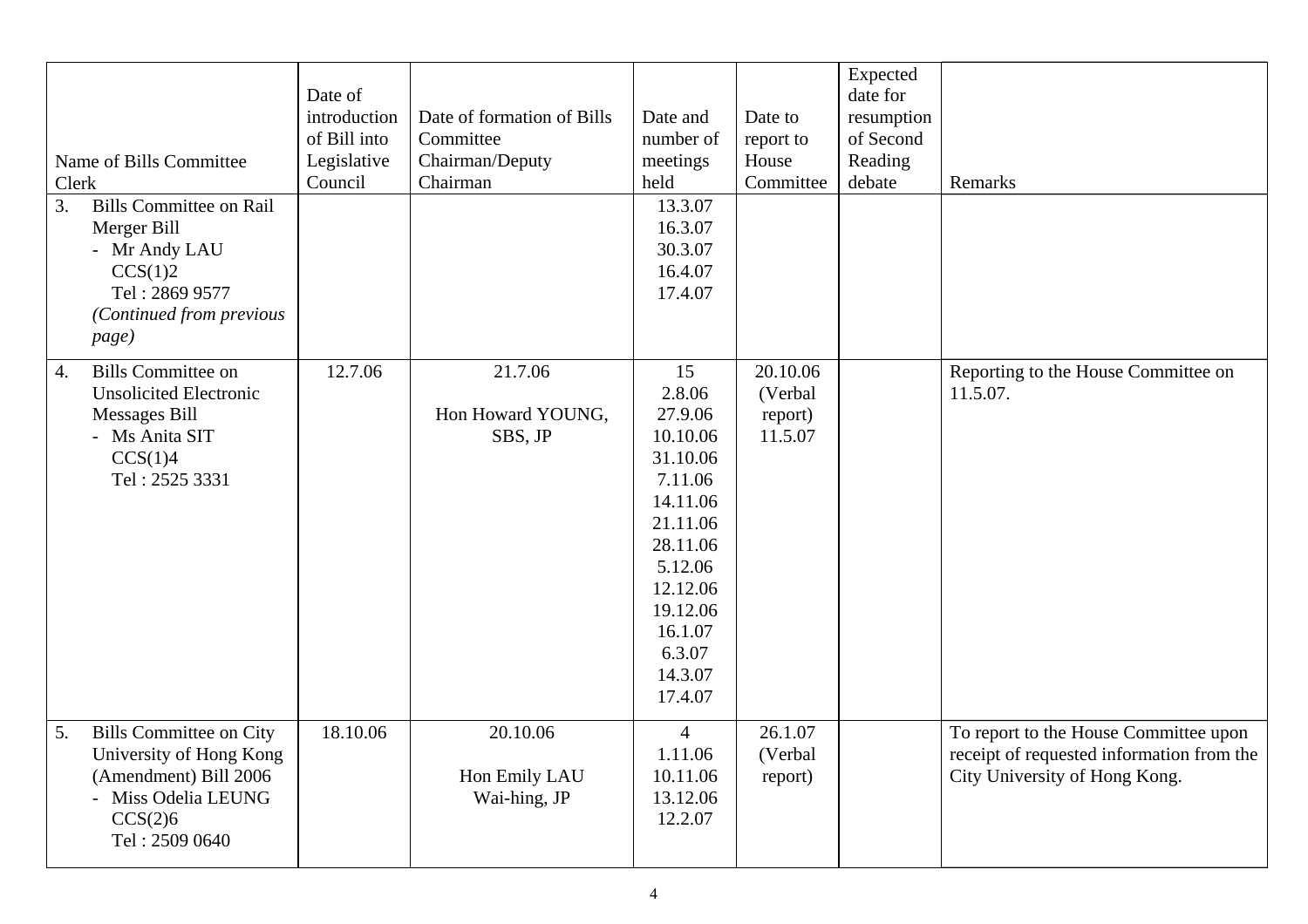|       |                                |              |                            |                |           | Expected   |                                          |
|-------|--------------------------------|--------------|----------------------------|----------------|-----------|------------|------------------------------------------|
|       |                                | Date of      |                            |                |           | date for   |                                          |
|       |                                | introduction | Date of formation of Bills | Date and       | Date to   | resumption |                                          |
|       |                                | of Bill into | Committee                  | number of      | report to | of Second  |                                          |
|       | Name of Bills Committee        | Legislative  | Chairman/Deputy            | meetings       | House     | Reading    |                                          |
| Clerk |                                | Council      | Chairman                   | held           | Committee | debate     | Remarks                                  |
| 6.    | <b>Bills Committee on Race</b> | 13.12.06     | 15.12.06                   | 6              | 13.4.07   |            | Meetings have been scheduled until July  |
|       | <b>Discrimination Bill</b>     |              |                            | 16.1.07        | (Verbal   |            | 2007. Next meeting to be held on         |
|       | - Miss Flora TAI               |              | Hon Margaret NG            | 29.1.07        | report)   |            | 19.4.07 to meet with the Administration. |
|       | CCS(2)2                        |              | (Chairman)                 | 5.2.07         |           |            |                                          |
|       | Tel: 2869 9252                 |              |                            | 28.2.07        |           |            |                                          |
|       |                                |              | Hon Abraham SHEK           | 3.3.07         |           |            |                                          |
|       |                                |              | Lai-him, JP                | 23.3.07        |           |            |                                          |
|       |                                |              | (Deputy Chairman)          |                |           |            |                                          |
|       |                                |              |                            |                |           |            |                                          |
| 7.    | <b>Bills Committee on</b>      | 31.1.07      | 2.2.07                     | 5              |           |            | Next meeting to be held on 26.4.07 to    |
|       | Housing (Amendment) Bill       |              |                            | 9.2.07         |           |            | meet with the Administration.            |
|       | 2007                           |              | Hon Mrs Selina CHOW        | 8.3.07         |           |            |                                          |
|       | - Ms Connie SZETO              |              | LIANG Shuk-yee, GBS, JP    | 16.3.07        |           |            |                                          |
|       | CCS(1)6                        |              |                            | 29.3.07        |           |            |                                          |
|       | Tel: 2869 9245                 |              |                            | 17.4.07        |           |            |                                          |
|       |                                |              |                            |                |           |            |                                          |
| 8.    | <b>Bills Committee on</b>      | 7.2.07       | 23.2.07                    | $\mathbf{1}$   |           |            | Next meeting to be held on 30.4.07 to    |
|       | Domicile Bill                  |              |                            | 15.3.07        |           |            | meet with the Administration.            |
|       | - Mrs Percy MA                 |              | Hon James TO Kun-sun       |                |           |            |                                          |
|       | CCS(2)3                        |              |                            |                |           |            |                                          |
|       | Tel: 2869 9253                 |              |                            |                |           |            |                                          |
|       |                                |              |                            |                |           |            |                                          |
| 9.    | <b>Bills Committee on</b>      | 7.3.07       | 9.3.07                     | $\overline{2}$ |           |            | Next meeting to be held on 24.4.07 to    |
|       | <b>Mainland Judgments</b>      |              |                            | 21.3.07        |           |            | meet with the Administration.            |
|       | (Reciprocal Enforcement)       |              | Hon Margaret NG            | 29.3.07        |           |            |                                          |
|       | Bill                           |              | (Chairman)                 |                |           |            |                                          |
|       | - Mrs Percy MA                 |              |                            |                |           |            |                                          |
|       | CCS(2)3                        |              | Hon Miriam LAU Kin-yee,    |                |           |            |                                          |
|       | Tel: 2869 9253                 |              | GBS, JP                    |                |           |            |                                          |
|       |                                |              | (Deputy Chairman)          |                |           |            |                                          |
|       |                                |              |                            |                |           |            |                                          |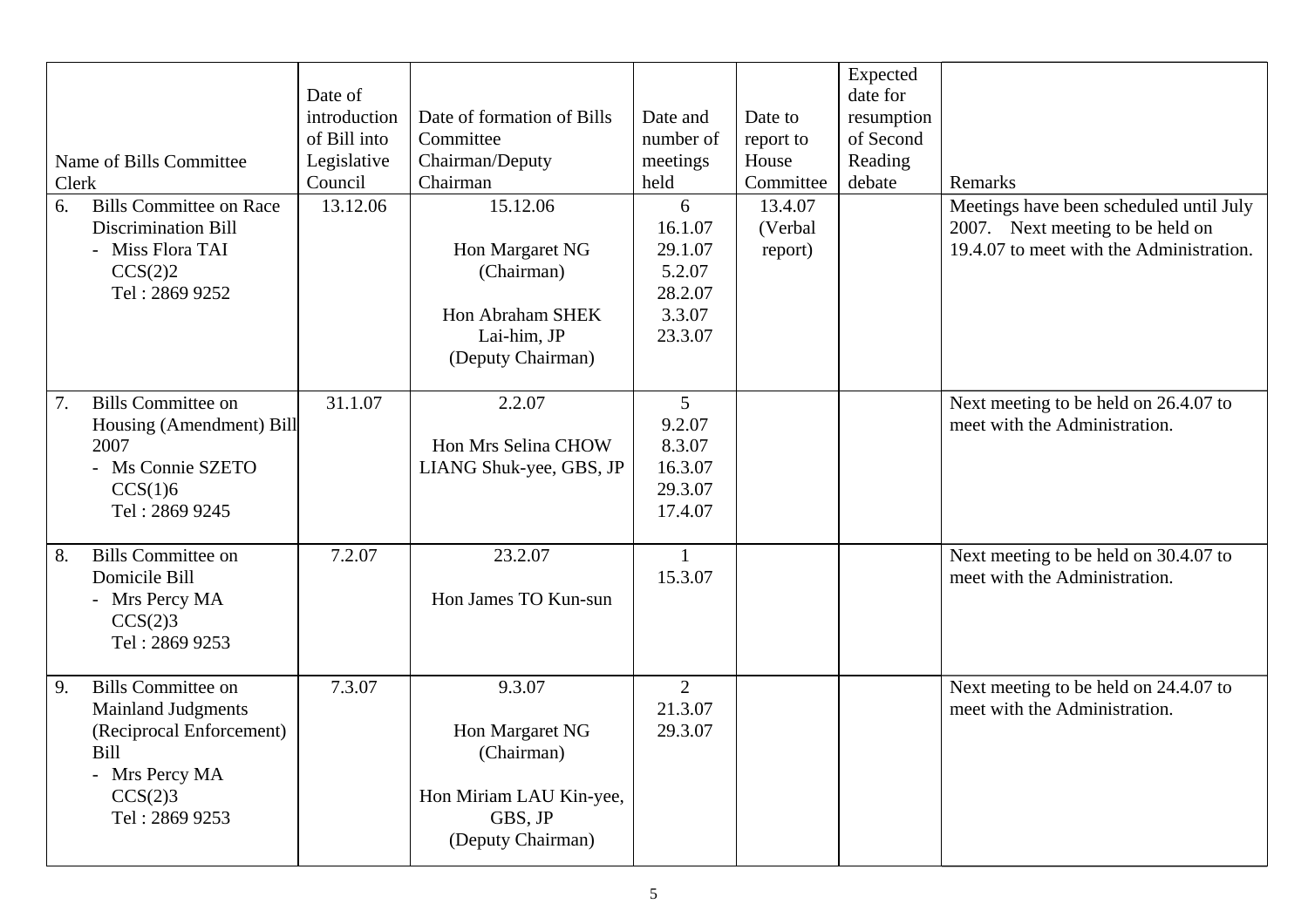## **List B : Bills pending resumption of Second Reading debate**

|    |                                                                       | Date of         | Date of House                 |                    |                                                                                                                              |
|----|-----------------------------------------------------------------------|-----------------|-------------------------------|--------------------|------------------------------------------------------------------------------------------------------------------------------|
|    |                                                                       | introduction of | Committee                     |                    |                                                                                                                              |
|    |                                                                       | Bill into       | meeting(s) at                 | Date of resumption |                                                                                                                              |
|    |                                                                       | Legislative     | which the Bill was            | of Second Reading  |                                                                                                                              |
|    | Name of Bill                                                          | Council         | considered                    | debate (if known)  | Remarks                                                                                                                      |
|    | Building Management (Amendment) Bill<br>2005                          | 27.4.05         | 29.4.05<br>7.10.05<br>13.4.07 | 25.4.07            | The Administration has given notice to<br>resume the Second Reading debate on the Bill<br>at the Council meeting on 25.4.07. |
| 2. | Accreditation of Academic and<br><b>Vocational Qualifications Bil</b> | 6.7.05          | 8.7.05<br>14.10.05<br>13.4.07 | 2.5.07             | The Administration has given notice to<br>resume the Second Reading debate on the Bill<br>at the Council meeting on 2.5.07.  |
| 3. | Employment (Amendment) Bill 2006                                      | 20.12.06        | 5.1.07<br>13.4.07             | 2.5.07             | The Administration has given notice to<br>resume the Second Reading debate on the Bill<br>at the Council meeting on 2.5.07.  |
| 4. | Shenzhen Bay Port Hong Kong Port Area<br>Bill                         | 7.2.07          | 23.2.07<br>13.4.07            | 25.4.07            | The Administration has given notice to<br>resume the Second Reading debate on the Bill<br>at the Council meeting on 25.4.07. |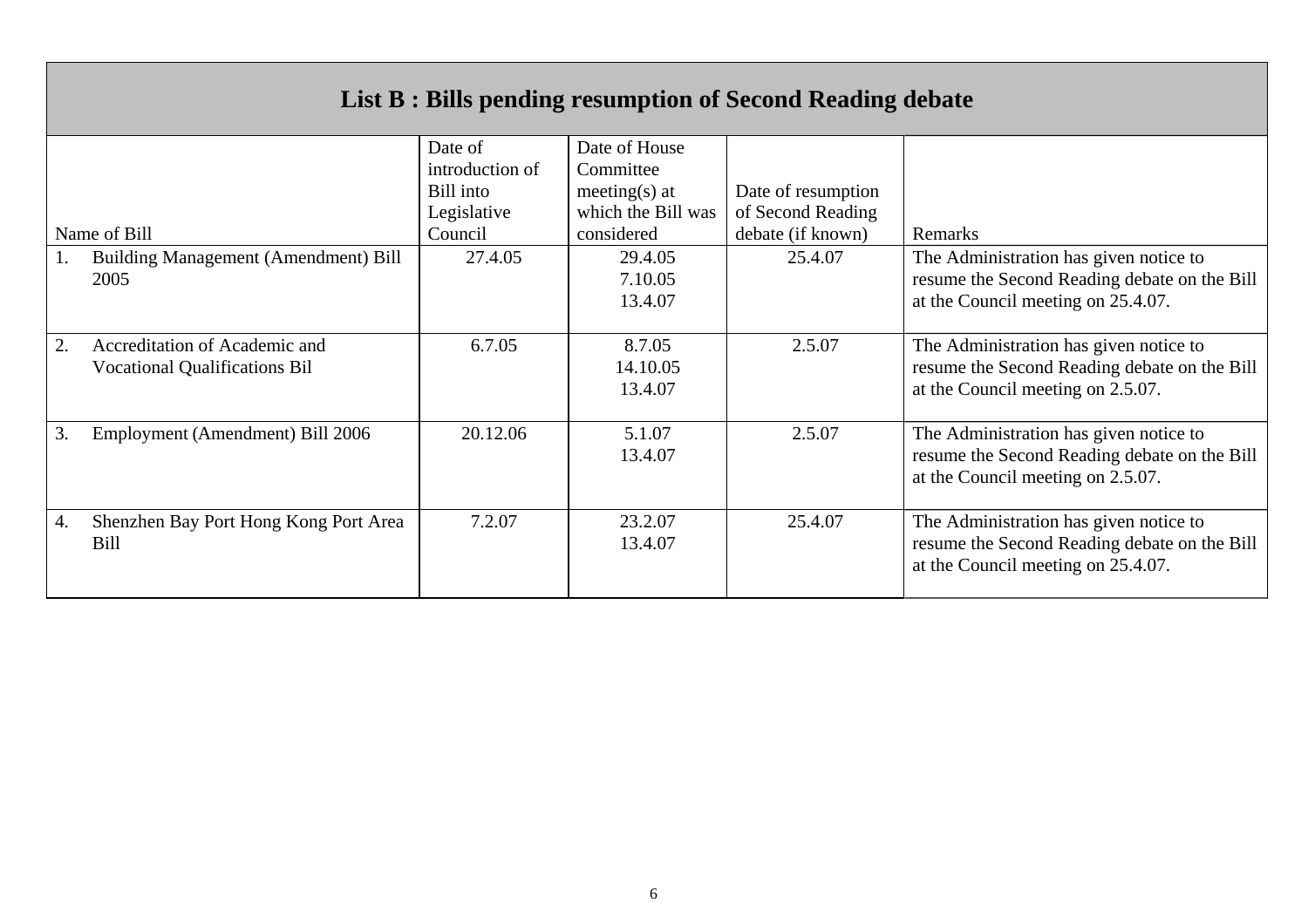## **List C : Subcommittee on Members' Remuneration and Operating Expenses Reimbursement**

|                                   | Date of formation of | Date and  |                |         |
|-----------------------------------|----------------------|-----------|----------------|---------|
|                                   | Subcommittee         | number of | Date to report |         |
| Name of Subcommittee              | Chairman/Deputy      | meetings  | to House       |         |
| Clerk                             | Chairman             | held      | Committee      | Remarks |
| Subcommittee on Members'          | 15.10.04             | 14        | 19.11.04       |         |
| <b>Remuneration and Operating</b> |                      | 1.11.04   | (1st report)   |         |
| <b>Expenses Reimbursement</b>     | Prof Hon Patrick LAU | 11.11.04  | 24.6.05        |         |
| - Mrs Anna LO                     | Sau-shing, SBS, JP   | 6.12.04   | (2nd report)   |         |
| PCS(A)                            |                      | 1.3.05    | 8.7.05         |         |
| Tel: 2869 9480                    |                      | 25.4.05   | (3rd report)   |         |
|                                   |                      | 2.6.05    |                |         |
|                                   |                      | 17.6.05   |                |         |
|                                   |                      | 18.5.06   |                |         |
|                                   |                      | 26.5.06   |                |         |
|                                   |                      | 2.6.06    |                |         |
|                                   |                      | 6.6.06    |                |         |
|                                   |                      | 12.6.06   |                |         |
|                                   |                      | 2.8.06    |                |         |
|                                   |                      | 1.11.06   |                |         |
|                                   |                      |           |                |         |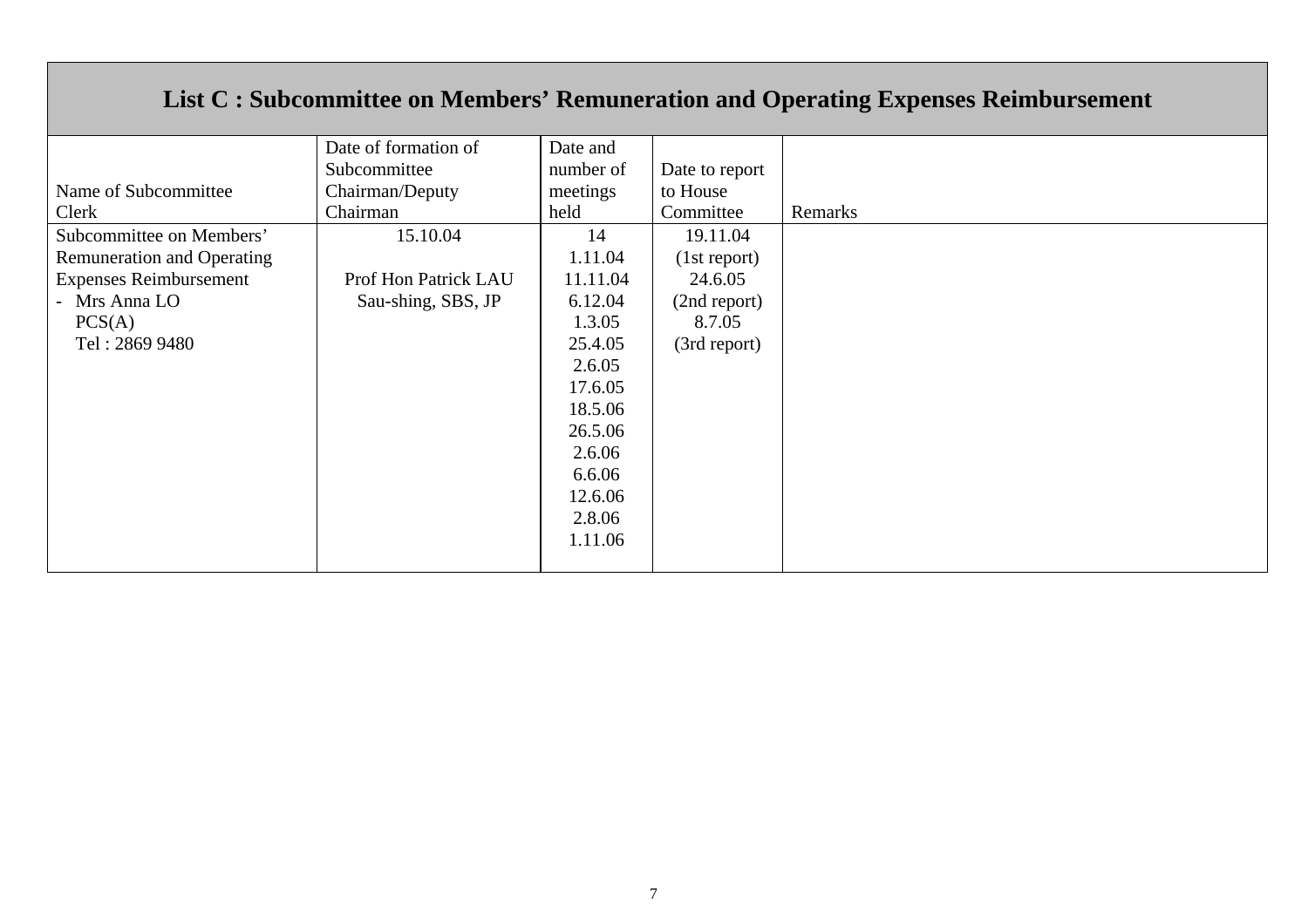|                                                                                                                                                                                                                                                                                                                                             |                      |           |                      | List D : Subcommittee on subsidiary legislation/other instruments in action                    |
|---------------------------------------------------------------------------------------------------------------------------------------------------------------------------------------------------------------------------------------------------------------------------------------------------------------------------------------------|----------------------|-----------|----------------------|------------------------------------------------------------------------------------------------|
|                                                                                                                                                                                                                                                                                                                                             | Date of formation of | Date and  | <b>Expected</b> date |                                                                                                |
|                                                                                                                                                                                                                                                                                                                                             | Subcommittee         | number of | to report to         |                                                                                                |
| Name of Subcommittee                                                                                                                                                                                                                                                                                                                        | Chairman/Deputy      | meetings  | House                |                                                                                                |
| Clerk                                                                                                                                                                                                                                                                                                                                       | Chairman             | held      | Committee            | Remarks                                                                                        |
| Subcommittee on Sewage<br>Services (Sewage Charge)<br>(Amendment) Regulation<br>2007, Sewage Services<br>(Trade Effluent Surcharge)<br>(Amendment) Regulation<br>2007 and Technical<br>Memorandum on<br>Procedures and Methods for<br>Sampling and Analysis of<br><b>Trade Effluents</b><br>- Miss Polly YEUNG<br>CCS(1)5<br>Tel: 2869 9246 | 13.4.07              |           |                      | First meeting to be held on 19.4.07 to elect the Chairman and<br>meet with the Administration. |

 $\mathsf{T}$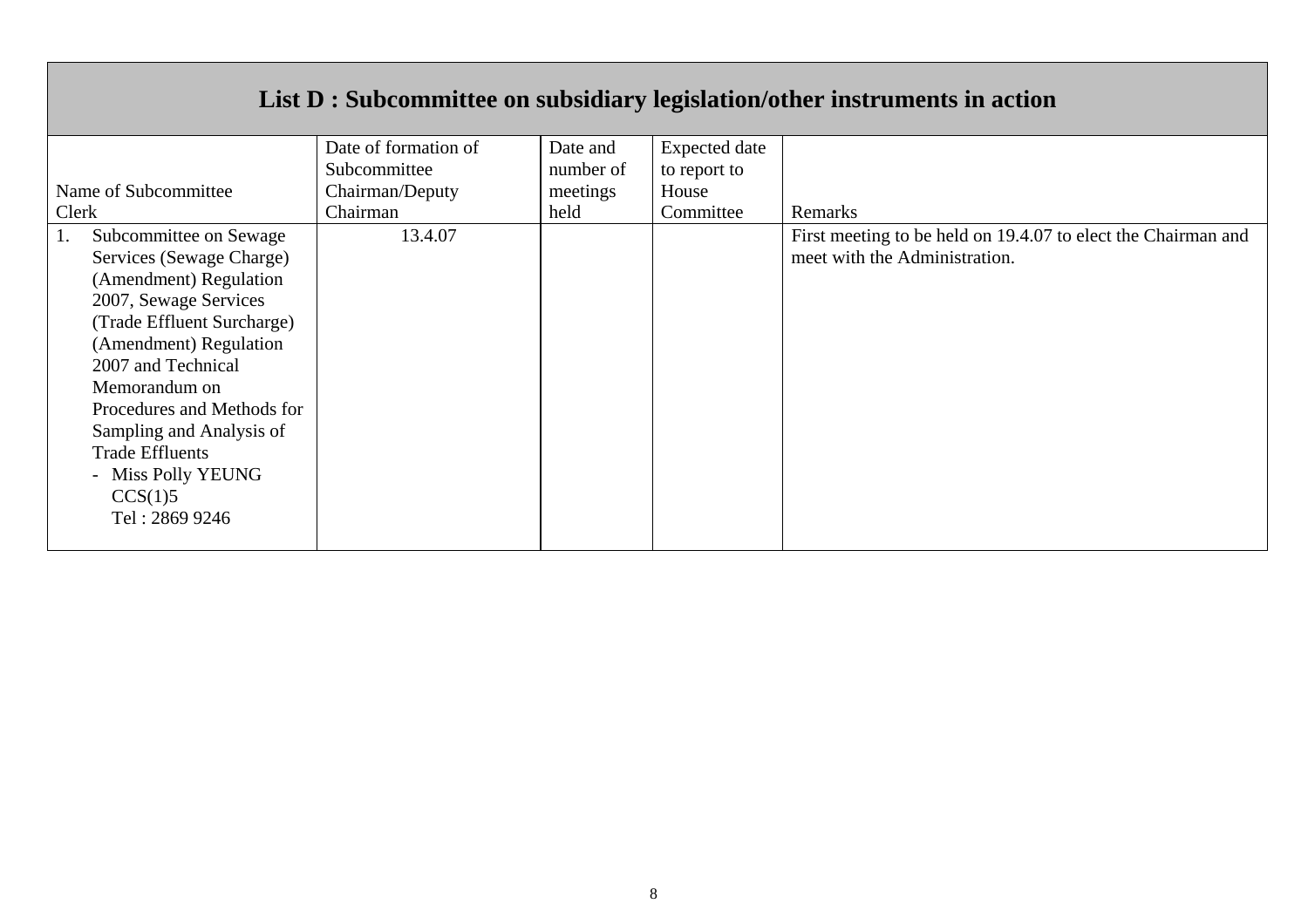|       |                                     | List E : Other subcommittees under House Committee in action |                       |                |                                     |
|-------|-------------------------------------|--------------------------------------------------------------|-----------------------|----------------|-------------------------------------|
|       |                                     | Date of formation of<br>Subcommittee                         | Date and<br>number of | Date to report |                                     |
|       | Name of Subcommittee                | Chairman/Deputy                                              | meetings              | to House       |                                     |
| Clerk |                                     | Chairman                                                     | held                  | Committee      | Remarks                             |
| 1.    | Subcommittee to Examine             | 8.10.04                                                      | $\overline{7}$        |                | Next meeting to be held on 20.4.07. |
|       | the Implementation in Hong          |                                                              | 29.10.04              |                |                                     |
|       | Kong of Resolutions of the          | Hon Margaret NG                                              | 15.4.05               |                |                                     |
|       | <b>United Nations Security</b>      |                                                              | 12.5.05               |                |                                     |
|       | Council in relation to              |                                                              | 12.7.05               |                |                                     |
|       | <b>Sanctions</b>                    |                                                              | 13.12.05              |                |                                     |
|       | - Miss Polly YEUNG                  |                                                              | 7.2.06<br>3.4.06      |                |                                     |
|       | CCS(1)5<br>Tel: 2869 9246           |                                                              |                       |                |                                     |
|       |                                     |                                                              |                       |                |                                     |
| 2.    | Subcommittee to Study the           | 12.11.04                                                     | 29                    | 10.2.06        | Next meeting to be scheduled.       |
|       | <b>Subject of Combating Poverty</b> |                                                              | 9.12.04               | (Report on     |                                     |
|       | - Miss Betty MA                     | Hon Frederick FUNG                                           | 14.1.05               | Working        |                                     |
|       | CCS(2)4                             | Kin-kee, SBS, JP                                             | 23.2.05               | Poverty)       |                                     |
|       | Tel: 2869 9255                      | (Chairman)                                                   | $(2$ sessions)        | 16.6.06        |                                     |
|       |                                     |                                                              | 22.3.05               | (Report on     |                                     |
|       |                                     | Hon James TIEN                                               | 28.4.05               | Women in       |                                     |
|       |                                     | Pei-chun, GBS, JP                                            | 19.5.05               | Poverty)       |                                     |
|       |                                     | (Deputy Chairman)                                            | 23.6.05               |                |                                     |
|       |                                     |                                                              | 12.7.05               |                |                                     |
|       |                                     |                                                              | 21.7.05               |                |                                     |
|       |                                     |                                                              | 14.10.05              |                |                                     |
|       |                                     |                                                              | 30.11.05              |                |                                     |
|       |                                     |                                                              | 13.12.05              |                |                                     |
|       |                                     |                                                              | 17.1.06               |                |                                     |
|       |                                     |                                                              | 25.1.06               |                |                                     |
|       |                                     |                                                              | 28.2.06               |                |                                     |
|       |                                     |                                                              | 17.3.06               |                |                                     |
|       |                                     |                                                              | 27.4.06               |                |                                     |
|       |                                     |                                                              | 18.5.06               |                |                                     |

 $\Gamma$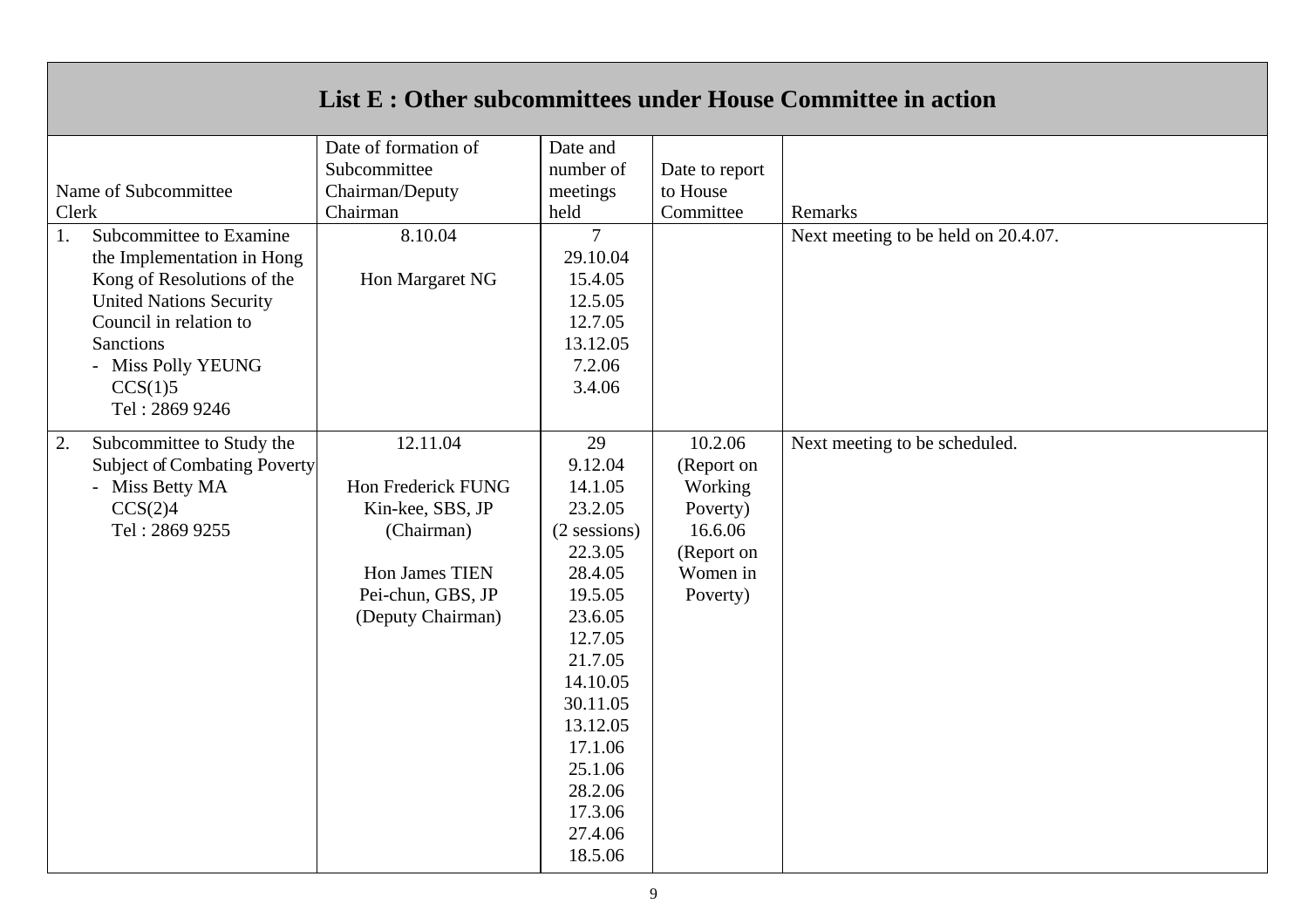| Name of Subcommittee<br>Clerk<br>2.<br>Subcommittee to Study the<br>Subject of Combating Poverty<br>- Miss Betty MA<br>CCS(2)4<br>Tel: 2869 9255<br>(Continued from previous<br>page)                                                                                       | Date of formation of<br>Subcommittee<br>Chairman/Deputy<br>Chairman | Date and<br>number of<br>meetings<br>held<br>30.5.06<br>22.6.06<br>18.7.06<br>5.10.06<br>9.11.06<br>14.12.06<br>19.1.07<br>1.2.07<br>8.3.07<br>26.3.07<br>12.4.07                                                                  | Date to report<br>to House<br>Committee | Remarks                                                                                |
|-----------------------------------------------------------------------------------------------------------------------------------------------------------------------------------------------------------------------------------------------------------------------------|---------------------------------------------------------------------|------------------------------------------------------------------------------------------------------------------------------------------------------------------------------------------------------------------------------------|-----------------------------------------|----------------------------------------------------------------------------------------|
| Subcommittee to Study<br>3.<br>Issues Relating to the<br>Provision of Boarding<br>Places, Senior Secondary<br><b>Education and Employment</b><br>Opportunities for Children<br>with Special Educational<br><b>Needs</b><br>- Miss Odelia LEUNG<br>CCS(2)6<br>Tel: 2509 0640 | 14.1.05<br>Dr Hon Fernando CHEUNG<br>Chiu-hung                      | 20<br>22.2.05<br>30.3.05<br>25.4.05<br>30.5.05<br>27.6.05<br>1.11.05<br>25.11.05<br>16.12.05<br>20.1.06<br>17.2.06<br>17.3.06<br>21.4.06<br>19.5.06<br>16.6.06<br>21.7.06<br>23.11.06<br>22.12.06<br>22.1.07<br>26.2.07<br>26.3.07 |                                         | Next meeting to be held on 23.4.07 to meet with deputations<br>and the Administration. |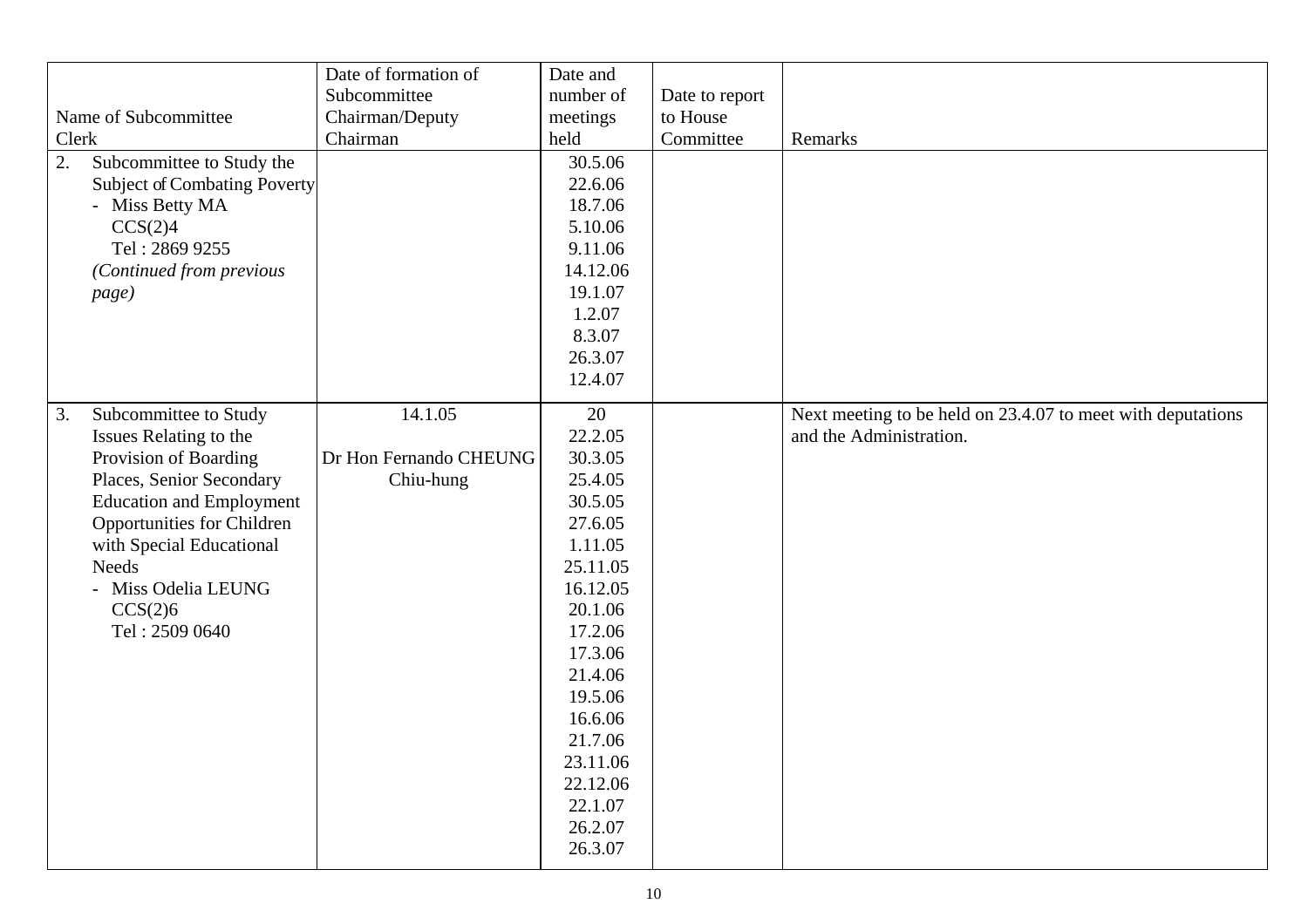|                                          | Date of formation of | Date and       |                |                               |
|------------------------------------------|----------------------|----------------|----------------|-------------------------------|
|                                          | Subcommittee         | number of      | Date to report |                               |
| Name of Subcommittee                     | Chairman/Deputy      | meetings       | to House       |                               |
| Clerk                                    | Chairman             | held           | Committee      | Remarks                       |
| Subcommittee on West<br>$\overline{4}$ . | 21.1.05              | 30             | 18.2.05        | Next meeting to be scheduled. |
| Kowloon Cultural District                |                      | 4.2.05         | (1st report)   |                               |
| Development                              | Hon Alan LEONG       | 21.2.05        | 8.7.05         |                               |
| - Ms Anita SIT                           | Kah-kit, SC          | 16.3.05        | (Report on     |                               |
| CCS(1)4                                  | (Chairman)           | 23.3.05        | Phase I Study) |                               |
| Tel: 2525 3331                           |                      | 8.4.05         | 6.1.06         |                               |
|                                          | Hon James TO Kun-sun | 22.4.05        | (Report on     |                               |
|                                          | (Deputy Chairman)    | $(2$ sessions) | Phase II       |                               |
|                                          |                      | 6.5.05         | Study)         |                               |
|                                          |                      | 13.5.05        | 9.3.07         |                               |
|                                          |                      | 17.6.05        | (Progress      |                               |
|                                          |                      | $(2$ sessions) | report)        |                               |
|                                          |                      | 24.6.05        |                |                               |
|                                          |                      | 29.6.05        |                |                               |
|                                          |                      | 2.9.05         |                |                               |
|                                          |                      | 13.9.05        |                |                               |
|                                          |                      | (2 sessions)   |                |                               |
|                                          |                      | 28.9.05        |                |                               |
|                                          |                      | 15.10.05       |                |                               |
|                                          |                      | 29.10.05       |                |                               |
|                                          |                      | (2 sessions)   |                |                               |
|                                          |                      | 12.11.05       |                |                               |
|                                          |                      | (2 sessions)   |                |                               |
|                                          |                      | 14.11.05       |                |                               |
|                                          |                      | (2 sessions)   |                |                               |
|                                          |                      | 25.11.05       |                |                               |
|                                          |                      | 13.12.05       |                |                               |
|                                          |                      | 20.12.05       |                |                               |
|                                          |                      | 3.2.06         |                |                               |
|                                          |                      | 10.2.06        |                |                               |
|                                          |                      | 21.2.06        |                |                               |
|                                          |                      |                |                |                               |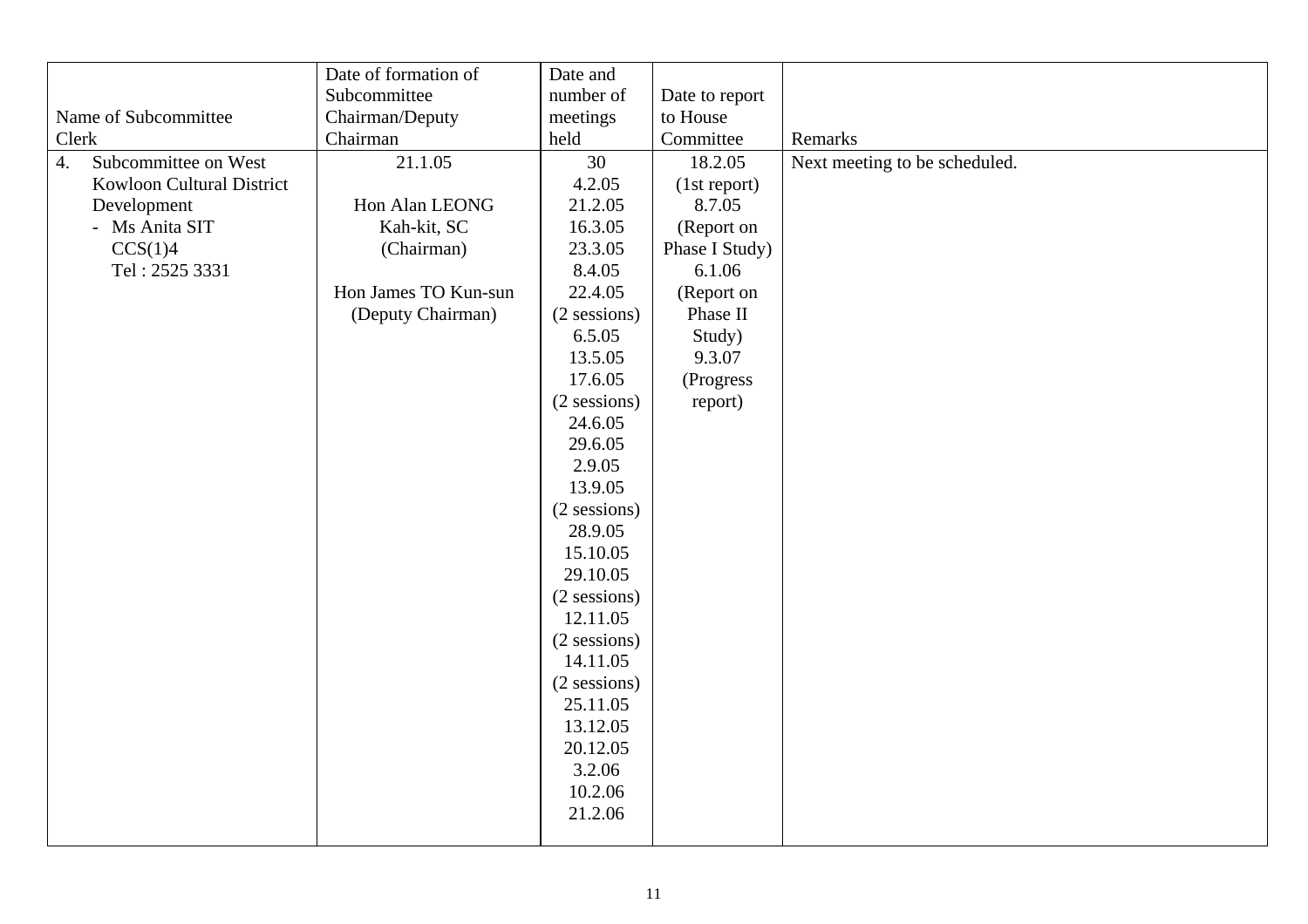|                                   | Date of formation of | Date and       |                |                                                     |
|-----------------------------------|----------------------|----------------|----------------|-----------------------------------------------------|
|                                   | Subcommittee         | number of      | Date to report |                                                     |
| Name of Subcommittee              | Chairman/Deputy      | meetings       | to House       |                                                     |
| Clerk                             | Chairman             | held           | Committee      | Remarks                                             |
| Subcommittee on West<br>4.        |                      | 6.4.06         |                |                                                     |
| <b>Kowloon Cultural District</b>  |                      | 23.6.06        |                |                                                     |
| Development                       |                      | 4.10.06        |                |                                                     |
| - Ms Anita SIT                    |                      | $(2$ sessions) |                |                                                     |
| CCS(1)4                           |                      | 6.1.07         |                |                                                     |
| Tel: 2525 3331                    |                      | $(2$ sessions) |                |                                                     |
| (Continued from previous          |                      | 29.1.07        |                |                                                     |
| page)                             |                      | $(2$ sessions) |                |                                                     |
|                                   |                      | 26.2.07        |                |                                                     |
|                                   |                      |                |                |                                                     |
| Subcommittee to Study the<br>5.   | 18.11.05             | 9              |                | Next meeting to be held on 22.5.07 to meet with the |
| Transport Needs of and            |                      | 2.12.05        |                | Administration.                                     |
| Provision of Concessionary        | Hon LEE Cheuk-yan    | 9.1.06         |                |                                                     |
| <b>Public Transport Fares for</b> |                      | 16.2.06        |                |                                                     |
| Persons with Disabilities         |                      | 4.4.06         |                |                                                     |
| - Ms Connie SZETO                 |                      | 12.5.06        |                |                                                     |
| CCS(1)6                           |                      | 10.7.06        |                |                                                     |
| Tel: 2869 9245                    |                      | 15.1.07        |                |                                                     |
|                                   |                      | 27.2.07        |                |                                                     |
|                                   |                      | 12.4.07        |                |                                                     |
|                                   |                      |                |                |                                                     |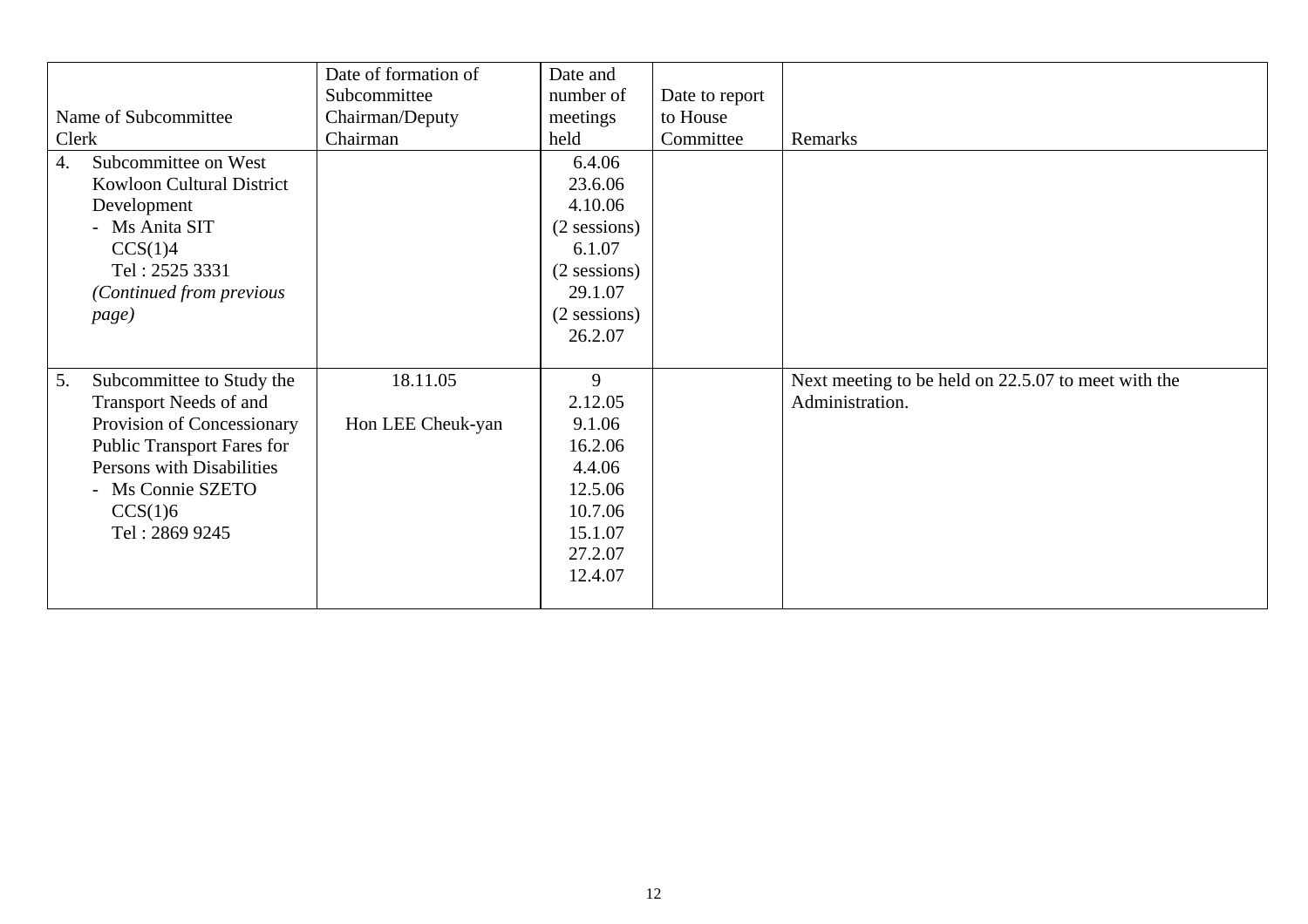| <b>List F: Subcommittees under Panels in action</b>                   |                                                                                                                                                                                       |                                 |                                                                                 |                                                                                                                                                                                                                                                                           |  |  |  |
|-----------------------------------------------------------------------|---------------------------------------------------------------------------------------------------------------------------------------------------------------------------------------|---------------------------------|---------------------------------------------------------------------------------|---------------------------------------------------------------------------------------------------------------------------------------------------------------------------------------------------------------------------------------------------------------------------|--|--|--|
| Name of Subcommittee<br>Clerk<br><b>Subcommittee on Matters</b><br>1. |                                                                                                                                                                                       | Panel<br>Panel on               | Date of formation of<br>Subcommittee<br>Chairman/Deputy<br>Chairman<br>12.10.04 | Terms of reference of the subcommittee<br>To follow up various issues relating to the planning and implementation                                                                                                                                                         |  |  |  |
|                                                                       | <b>Relating to Railways</b><br>- Mr Andy LAU<br>CCS(1)2<br>Tel: 2869 9577                                                                                                             | Transport                       | Hon Miriam LAU<br>Kin-yee, GBS, JP                                              | of new railway projects, and the operation of existing railways.                                                                                                                                                                                                          |  |  |  |
| 2.                                                                    | Subcommittee on Review of<br>the Comprehensive Social<br><b>Security Assistance Scheme</b><br>- Miss Betty MA<br>CCS(2)4<br>Tel: 2869 9255                                            | Panel on Welfare<br>Services    | 8.11.04<br>Dr Hon Fernando<br><b>CHEUNG Chiu-hung</b>                           | To review the existing arrangements for the Comprehensive Social<br>Security Assistance and the Social Security Allowance Schemes, taking<br>into consideration the views of the public, service users and non-<br>governmental organisations providing welfare services. |  |  |  |
| 3.                                                                    | Subcommittee on Strategy<br>and Measures to Tackle<br><b>Family Violence</b><br>- Miss Mary SO<br>CCS(2)5<br>Tel: 2869 9269                                                           | Panel on Welfare<br>Services    | 8.11.04<br>Dr Hon Fernando<br><b>CHEUNG Chiu-hung</b>                           | To discuss with the Administration on how to improve the existing<br>strategy and measures to tackle family violence, taking into consideration<br>the views of the non-governmental organisations providing welfare<br>services, other concerned groups and the public.  |  |  |  |
| $\overline{4}$ .                                                      | Subcommittee to Follow Up<br>the Outstanding Leisure and<br><b>Cultural Services Projects of</b><br>the Former Municipal<br>Councils<br>- Miss Flora TAI<br>CCS(2)2<br>Tel: 2869 9252 | Panel on Home<br><b>Affairs</b> | 21.3.05<br>Hon LI Kwok-ying, MH, JP                                             | To monitor the Government in following up the outstanding leisure and<br>cultural services projects of the former municipal councils and<br>implementing other relevant projects.                                                                                         |  |  |  |